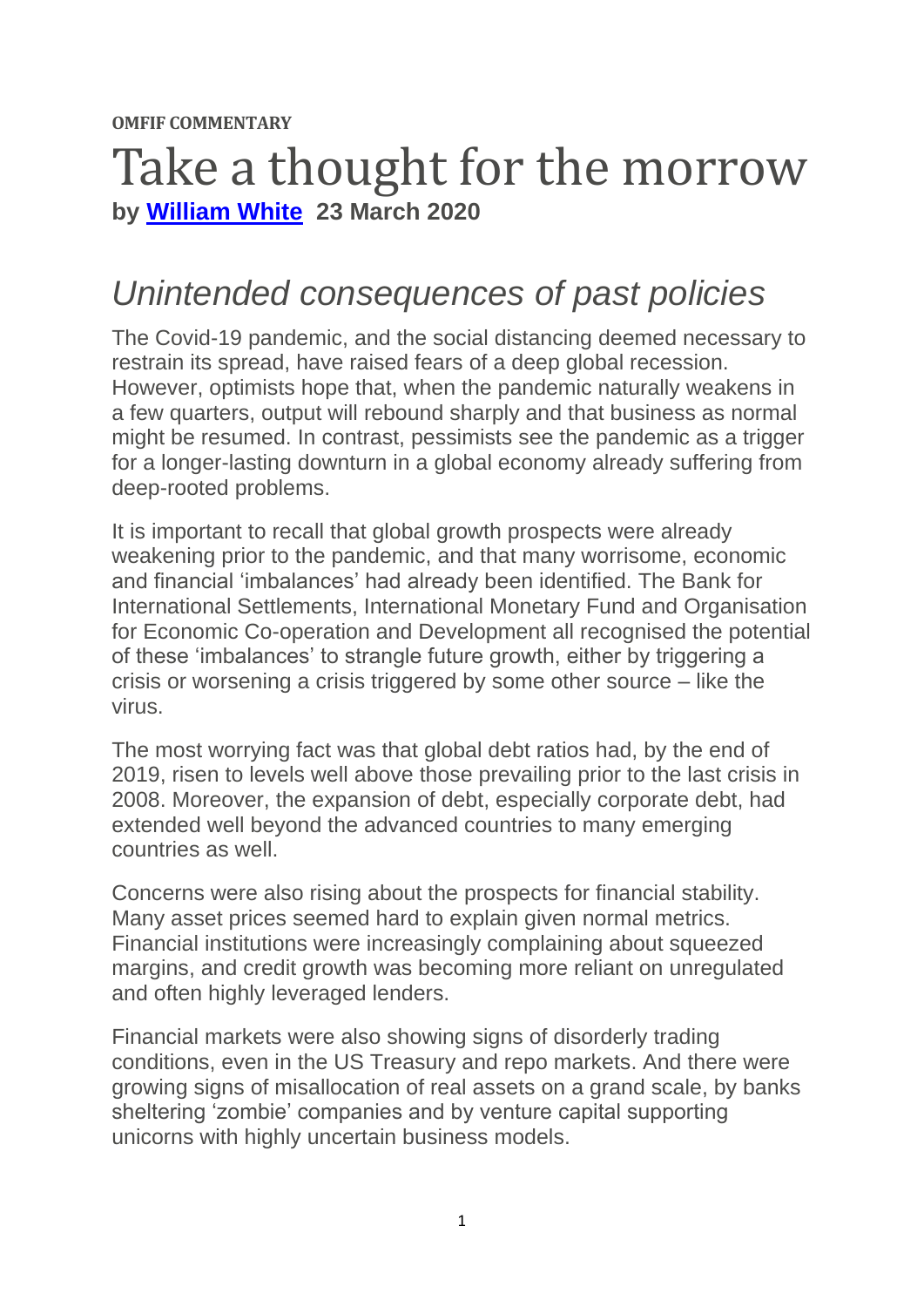Well before the pandemic hit, a discussion was underway on how best to respond to the next downturn. One early conclusion was that monetary policy had reached its limits. To justify this, most referred to the obvious zero lower bound problem. Rates had ratcheted down over successive cycles as easing phases were never matched by symmetric tightening.

However, a few (brave) commentators noted that all of the 'imbalances' just described were actually the unintended consequences of monetary easing and the 'search for yield'. In short, monetary policy was no longer part of the solution; it had become part of the problem.

In the light of this conclusion, it was generally agreed that fiscal expansion should play a greater role in responding to any future downturn. Prima facie, this was curious. The conventional wisdom over the last 40 years had been that fiscal policy could not in practice be conducted in a 'timely, targeted and temporary' fashion. More worrisome still, this conclusion came against a backdrop of a persistent rise in sovereign debt ratios in many countries. As with monetary policy, a root cause of this this ratcheting-up has been asymmetric fiscal policies over successive cycles.

When off-balance sheet obligations are added, many commentators now conclude that many (most) of the governments of the advanced countries have already made promises that they will not be able to honour without major tax increases.

While this reality can be masked for a time, by central banks providing financing at low rates, this also threatens to exacerbate the 'imbalances' referred to above. Whether this process ends in depression or very high inflation, and there are many historical examples of each, a potentially serious problem still looms.

But we are where we are, and the economic problems posed by the pandemic must be faced now. As the Bible says (Matthew 6:34), 'Take, therefore, no thought for the morrow…… Sufficient unto the day is the evil thereof.' Broadly speaking, what has been done and what is being proposed in all the main countries seems eminently sensible.

In recent days, concerted efforts by central banks to reliquify financial markets, and especially to get dollars to those that need them, seem to be having some positive effect. Plans to provide government support to both workers, and the companies for whom they work, are unprecedented in scale yet appropriate to the scale of the problem.